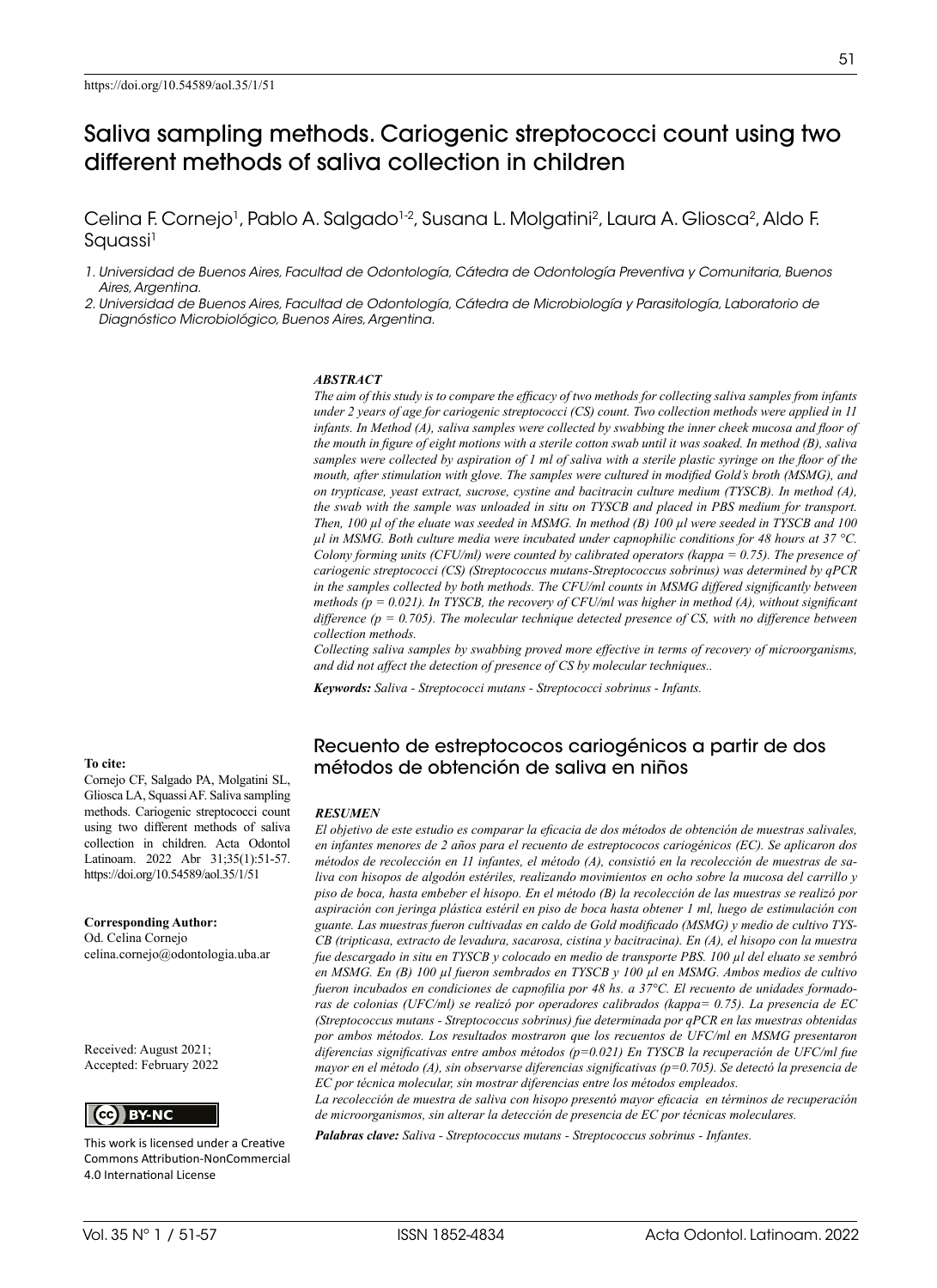## **INTRODUCTION**

The oral cavity is an easily accessible site from which to collect biological material for studying and diagnosing systemic and oral diseases, and analyzing of microbial communities<sup>1</sup>. Microbial counts in specimens of saliva and dental plaque have provided information for estimating caries risk in adults and children, showing a positive correlation between caries experience and cariogenic streptococci (CS) counts<sup>2</sup>. The methods proposed for counting bacteria include culture in selective media, biochemical tests, immunological and genetic tests with DNA probes, enzyme-linked immunosorbent assay, and polymerase chain reaction (PCR)<sup>3</sup>. Culture in selective media is a useful tool for morphotyping, counting colony-forming units (CFU/ml) and obtaining bacterial strains for molecular processes to enable genomic studies. Media such as Mitis Salivarius Agar (MSB) and Tryptic Soy Agar (TSY20B) are often used in studies to demonstrate the correlation between cariogenic streptococci counts and caries lesions<sup>4</sup>. Gliosca et al.<sup>5</sup> proposed another technique for counting bacteria by means of an adhesion test (AA-MSMG) using the selective culture medium modified Gold's broth (MSMG-20% sucrose) to evaluate cariogenic risk. This method has satisfactory predictive value and is a valid instrument to categorize patient risk. In addition, molecular techniques such as real-time polymerase chain reaction (qPCR), due to their high sensitivity, specificity and speed, are also effective for detecting and quantifying bacterial species<sup>6</sup>.

Regardless of the microbiological analysis methods, saliva sampling needs to be performed using simple, affordable, noninvasive techniques, which are standardized, valid and reproducible.

Some salivary components vary according to the saliva collection method. Therefore, before beginning with a study, a technique must be selected to optimize sample collection according to the study objective and/or the biomarker to be analyzed<sup>7</sup>, taking into account the type of saliva to be collected (stimulated or unstimulated) and the context in which the study is to be performed. Results will thus be comparable to those of other studies.

Saliva samples can be obtained using absorbent or non-absorbent methods. Absorbent methods include collecting samples using different materials such as paper strips, cotton rolls and polystyrene and polyethylene swabs. Non-absorbent methods include collecting biological material by spitting or passive drooling into sterile collection containers, and sampling by aspiration with devices such as plastic syringes, among others $8,9$ .

There are some studies evaluating the efficiency of saliva collection methods for studying different biomarkers $10,11$ ; however, they have not been validated for detecting and identifying microorganisms in children.

The aim of this study is to compare the efficacy of two methods for collecting saliva samples from infants under two years old for cariogenic streptococci (CS) count. Microorganisms were counted using two differential selective culture mediums and by molecular detection.

### **MATERIALS AND METHODS**

This study was conducted on 11 infants aged 6 to 28 months who attended an early childhood center in Buenos Aires City. This was part of the project "Horizontal transmission and early colonization of mutans group Streptococci in infants who attend mother-and child educational centers", approved by the Ethics Committee at the Buenos Aires University School of Dentistry (CUDAP: EXP-UBA: 0072332/201 7 Nº O12/2018 C.ÉTICA FOUBA).

Saliva specimens were collected from each participant using two different methods: an absorbent method (A), and a non-absorbent method (B). The methods were applied in alternative order on different infants to avoid the possibility of the second method collecting a smaller specimen due to the child being more tired or less cooperative.

In Method (A), saliva samples were collected by swabbing the inner cheek mucosa and floor of the mouth in figure of eight motions with a sterile cotton swab until it was soaked. Then the swab was unloaded in situ by plating on Petri dishes containing TYSCB (Tryptone Yeast Extract Cystine Sucrose and Bacitracin) culture medium, and then in Eppendorf-type tubes containing phosphate-buffered solution (PBS), for transfer. In method (B), saliva samples were collected by aspiration of 1 ml of saliva with a sterile plastic syringe on the floor of the mouth, after stimulation with glove. The content of the plastic syringe was unloaded in Eppendorf-type tubes. The samples were taken to the Microbiological Diagnosis Laboratory at Buenos Aires University's School of Dentistry within 2 hours of sampling.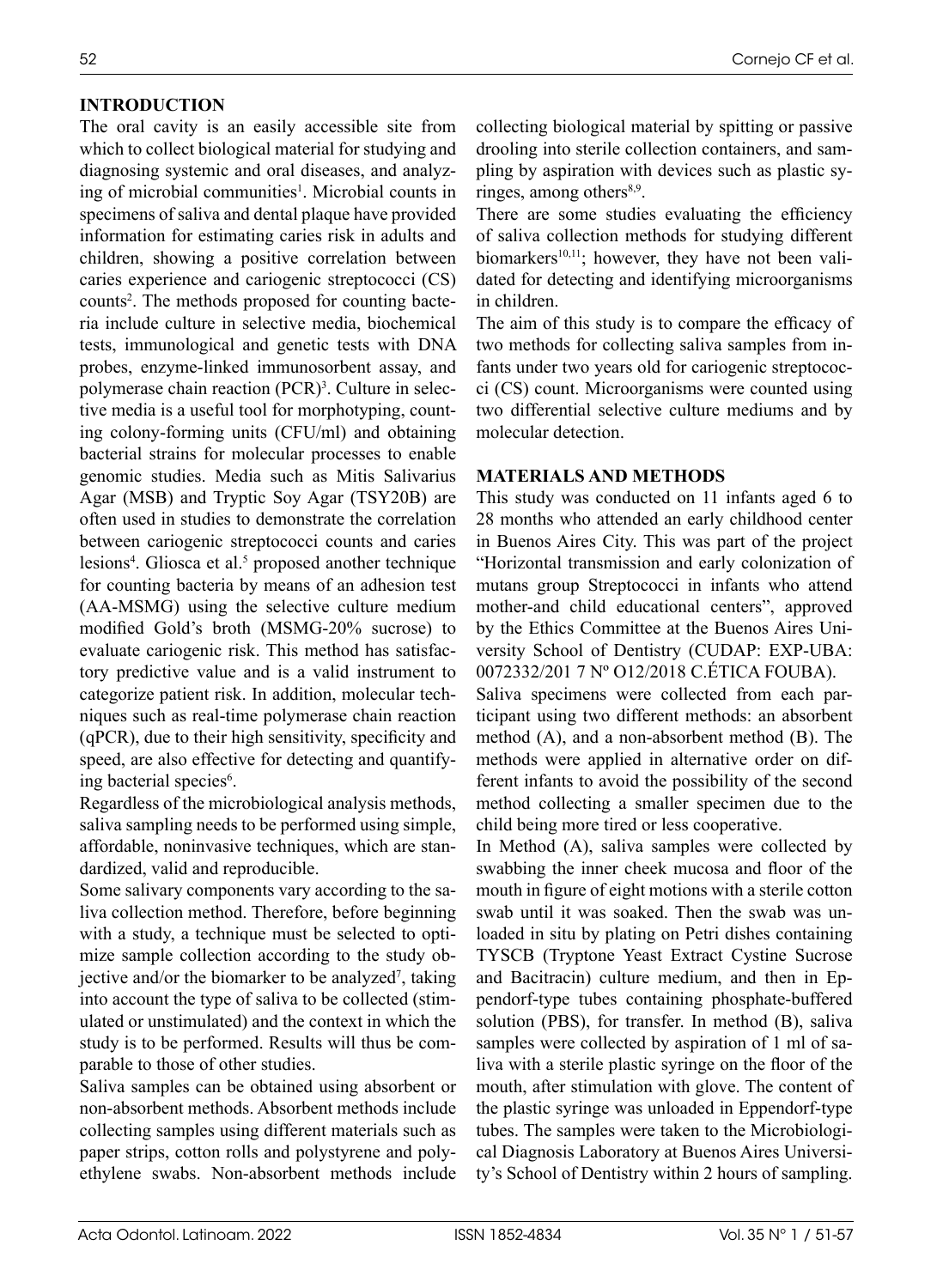The saliva samples were vortexed and seeded in two differential selective culture mediums for colony-forming unit count (CFU/ml).

The samples taken using method A were plated in TYSCB (in situ), and 100ul of the elute in PBS was seeded in modified Gold's broth (MSMG)<sup>5</sup>. Equivalent aliquots of the samples taken using method B were seeded in TYSCB and MSMG.

Cultures were incubated under anaerobiosis (GasPack - Mitsubishi<sup>®</sup>) for 48 hours at 36 °C  $\pm$  1 °C. After incubation, calibrated personnel (Kappa >0.75) observed the cultures under stereoscopic microscope ("Arcano" ST30-L binocular stereo microscope) at 50X magnification. Counts were performed considering the morphological characteristics of the colonies described for cariogenic streptococci under the study conditions. On TYSCB, counts were performed up to a maximum 300 characteristic colonies per plate, and values higher than this were not recorded. Adhered colonies applying the AA-MSMG were counted in 3 areas of 1cm2 , using a grid covering the entire contact the area of the culture bottle.

Molecular processing to determine cariogenic streptococci (Streptococcus mutans – Streptococcus sobrinus) was performed using species-specific primers for real-time polymerase chain reaction (qPCR) method. The genomic material from the samples from methods A and B was obtained by following the instructions provided by the manufacturer of the commercial kit (Presto™ Mini gDNA Bacteria Kit, Geneaid). DNA integrity was quantified and evaluated by spectrometry (CYTATION 3 Cell Imaging reader, Biotek). The DNA samples employed had values between 1.7 and 2.0 (ratio 260/280 nm) and their concentrations were normalized at 20 ng/microliter.

Detection and quantification of Streptococcus mutans (S. mutans) and Streptococcus sobrinus (S. sobrinus) were performed by qPCR in a CFX96TM Real Time System thermocycler (Bio-Rad Laboratories, Inc.). Species-specific primers were employed, using as a target the gene encoding the following glycotransferase enzymes: gtfB, for S. mutans and gtfT S. sobrinus<sup>12</sup>. The reactions were performed in triplicate, using Sso Advanced Universal SYBR Green Supermix (Bio-Rad Laboratories, Inc.) in a final volume of 10 microliters.

Statistical processing consisted of calculating the mean rank for each collection method and each culture medium, and comparing the results by two-way analysis of variance by ranks (Friedman's test). For the molecular technique, the percentages of positive results for S. mutans and S. sobrinus for each collection method were calculated, and differences were analyzed using McNemar's test.

### **RESULTS**

Seven females and four males took part in this test. Average age was 14.9 months (SD±4.67).

Mean rank for the CFU/ml count for AA-MS-MG was 1.83 for method A, and 1.17 for method B (Fig. 1), with statistically significant differences  $(p=0.021)$ .

Mean rank for the count on cultures on selective TYSCB medium was 1.54 for method A, and 1.46 for method B, without statistically significant difference  $(p=0.705)$  (Table 1), though recovery was greater in method A (Fig. 2).



*Fig.1: Mean rank of CFU/ml according to a sampling method. AA-MSMG: Culture on Gold Broth modified with 20% of sucrose (A): absorbent method, (B): non-absorbent method.*

| Table 1. Cariogenic streptococcus count in  |  |
|---------------------------------------------|--|
| <b>TYSCB for collection methods A and B</b> |  |

|           |     | Median Percentile 25 Percentile 75 |     | D     |
|-----------|-----|------------------------------------|-----|-------|
| TYSCB (A) | 158 | $\Omega$                           | 300 | 0.705 |
| TYSCB (B) | 6   |                                    | 154 |       |

TYSCB: Culture in Tryptone Yeast Extract Cystine Sucrose and Bacitracin medium. (A): Absorbent method, (B): Non-absorbent method.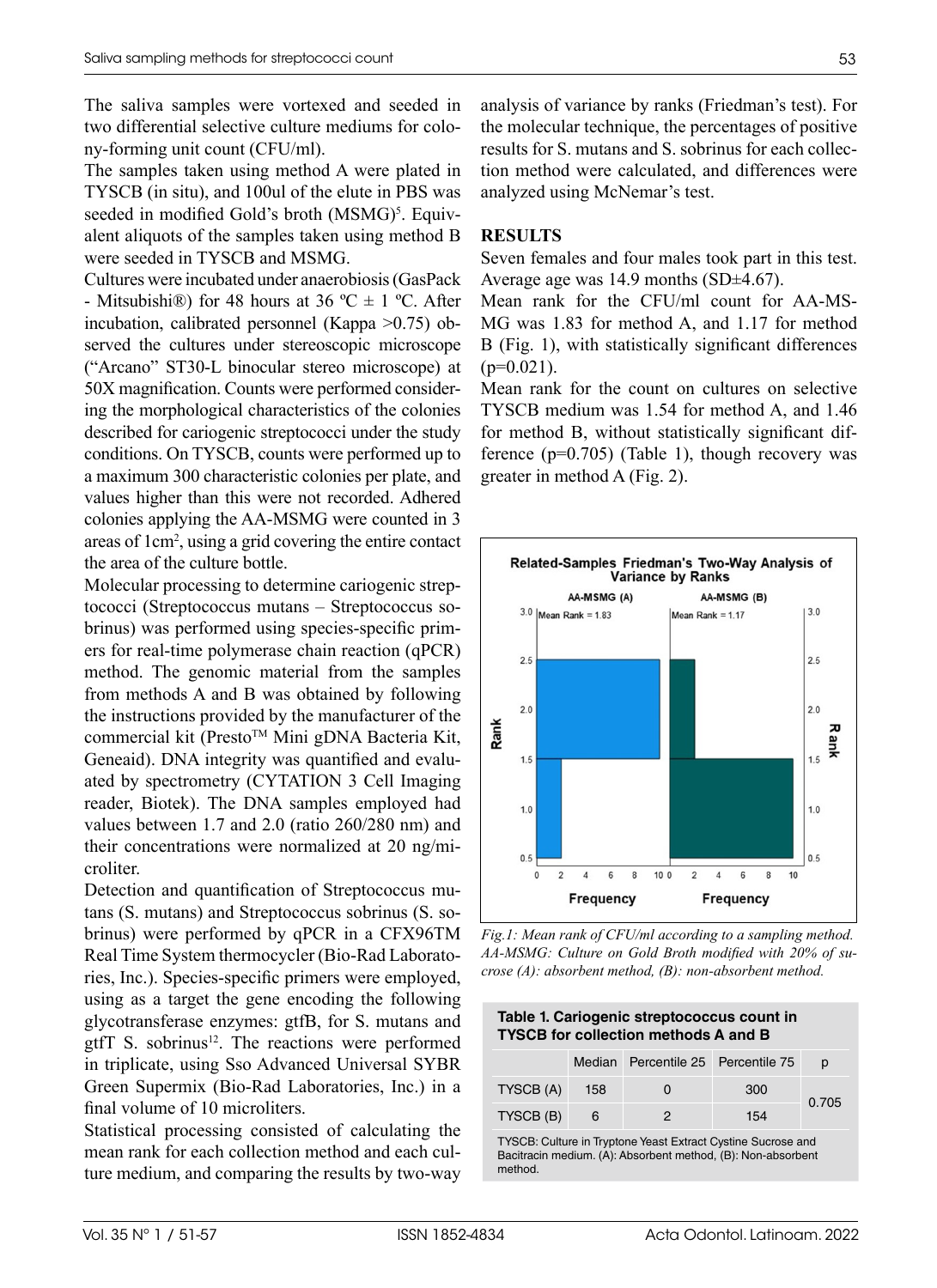

*Fig.2: Culture on Tryptone Yeast Extract Cystine Sucrose and Bacitracin (TYSCB) and Gold Broth modified with 20% sucrose (AA-MSMG). Method A = absorbent. Method B = non-absorbent.*

With qPCR, positive results for S. sobrinus and S. mutans were 36.4% and 45.5%, respectively, for method A; and 75% and 41.7%, respectively, for method B. For qPCR, no significant difference was found between sampling methods (S. sobrinus: p=0.21; S. mutans: p=0.941) (Table 2).

**Table 2 - Detection of cariogenic streptococcus** 

| <b>ROUGHT DECEDITOR OF CONCRETING SUCPLOCOCOGS</b><br>by qPCR using collection methods A and B |                 |            |       |  |  |  |
|------------------------------------------------------------------------------------------------|-----------------|------------|-------|--|--|--|
| <b>Method</b>                                                                                  | <b>Positive</b> | % Positive | р     |  |  |  |
| S. sob qPCR A                                                                                  | 4               | 36.4%      | 0.219 |  |  |  |
| S. sob qPCR B                                                                                  | 9               | 75.0%      |       |  |  |  |
| S. $m$ qPCR A                                                                                  | 5               | 45.5%      |       |  |  |  |
| $S. m$ qPCR $B$                                                                                | 5               | 41.7%      | 0.941 |  |  |  |
| qPCR A                                                                                         | 8               | 72.7%      | 1.000 |  |  |  |
| qPCR <sub>B</sub>                                                                              | 10              | 83.3%      |       |  |  |  |
| <b>McNemar Test</b>                                                                            |                 |            |       |  |  |  |

*S. sob = Streptococcus sobrinus, S. m = Streptococcus mutans*

# **DISCUSSION**

Microbiological studies on saliva specimens are needed to establish cariogenic risk level and identify microorganisms that may be associated with the dental caries process. However, taking samples from infants may involve difficulties related to children's cooperation or unfavorable perception of sampling methods by aspiration with syringes.

Our study compared a suction sampling method and an absorbent sampling method, finding that they provided similar results for colony counts and genetic material. The absorbent method enabled greater detection of CFU/ml in the AA-MSMG culture technique.

The absence of significant differences between methods when the count was performed on TYSCB may be explained by the fact that the count parameters established for this method did not assign an exact numerical value when counts were higher than 300 colonies, which was taken as maximum value.

We assume that the differences observed could only be attributable to the intrinsic characteristics of each method, because the samples were taken simultaneously under similar conditions.

This result was in agreement with other reports $14,15$ which used swabbing to collect specimens from infants aged 0 to 30 months and 0 to 6 months.

However, Motisuki et al.<sup>13</sup>, for stimulated saliva simples in a population of children aged 5 to 13 years, found a significantly lower CS CFU/ml count when samples were collected by swabbing than when collected by methods using dental biofilm or drooling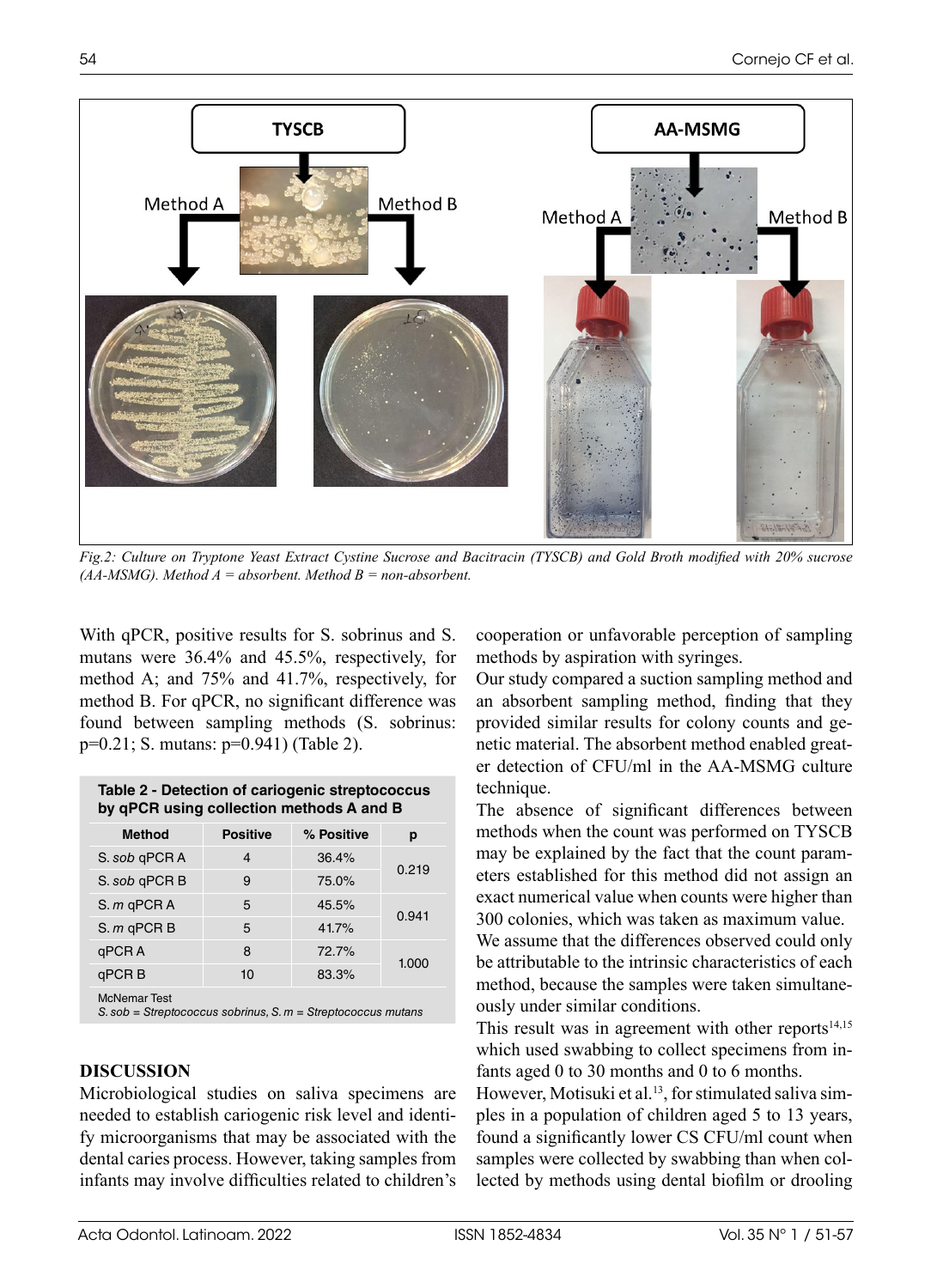into sterile collector tubes. This difference may be explained by the fact that our swabbing method applied motion in the infant's oral cavity, which may have caused detachment of microorganisms in the oral cavity during the procedure.

Some studies have compared the ability to detect specific bacteria in unstimulated and stimulated saliva samples collected using different techniques and cultured in different mediums under the hypothesis that the bacterial component in saliva varies according to type of sample collected.

One study on 3-year-olds<sup>16</sup> determined the presence of S. mutans in unstimulated saliva samples collected by soaking a cotton swab under the tongue compared to samples taken by moving a swab around in the oral cavity. It found that presence of S. mutans was higher in oral swab samples than in unstimulated saliva samples. This agrees with the results of our study, which found that the oral swab technique produced higher CS recovery.

Saliva is increasingly being used as a biological material in which to study the oral microbiome. It is therefore necessary to create a protocol for collection methods, considering potential interference factors. A recent study by Omori<sup>17</sup> reports finding similar percentages of relative abundance of streptococci for the drool method and the swab method, recommending the cotton swab method to study the microbiome in subjects who cannot produce saliva or have difficulty in spitting.

There is evidence that stimulated saliva samples could be used as a substitute for unstimulated saliva for oral microbiota studies and that bacterial profile would not vary significantly according to type of saliva specimen used<sup>18</sup>. Another study<sup>19</sup> comparing the composition of oral microbiota between stimulated saliva (with paraffin block) and unstimulated saliva (paper points) found significant differences, with stimulated saliva containing an estimated number of species three times higher than unstimulated saliva. Different authors have suggested that some absorbent collection devices can introduce bias and errors in the subsequent data analysis, mainly in relation to immunoglobulin assays and studies focusing

on certain steroid hormones<sup>20-22</sup>. Our study found that swabbing did not alter the detection of cariogenic streptococci identified by molecular analysis (qPCR), in agreement with other authors<sup>23,24</sup> who established that microbial profiles in saliva are minimally affected by the collection method.

Taking saliva samples in young children is challenging as a result of situations such as the time involved in obtaining specimen volumes large enough for subsequent processing and analysis, compliance with protocols prior to sampling (fluid, food and medication intake, and mouthwash before sampling), sleep cycles, and the child's predisposition to the practice. For example, Granger et al.<sup>25</sup> reported difficulties in collecting saliva from children aged 6 to 15 months related to ethnicity and the socioeconomic level of the families.

Although the aim of the current study was not to establish association between sampling and aspects related to family income level, it is worth noting that the early childhood center where it was conducted is attended by children from low-income families. The center provides meals (breakfast, lunch and afternoon snack), sleep time (30 to 60 minutes to rest) and play activities. These situations justified the performance of this study to identify the most appropriate method for collecting samples in the context. In developed countries today, there are available commercial devices that are easy to use, cause minimum discomfort to participants, and obtain adequate quantities of specimens for subsequent processing. However, in developing countries, where financial and bureaucratic limitations hamper the purchase of complex devices, the standardization of protocols with low-cost supplies offers alternatives for conducting microbiological studies.

This study shows that the oral swab method for collecting saliva samples is more effective in terms of recovering microorganisms, and does not alter CS detection by molecular methods. It thus provides preliminary evidence contributing to the development of protocols and methods for obtaining saliva specimens from infants.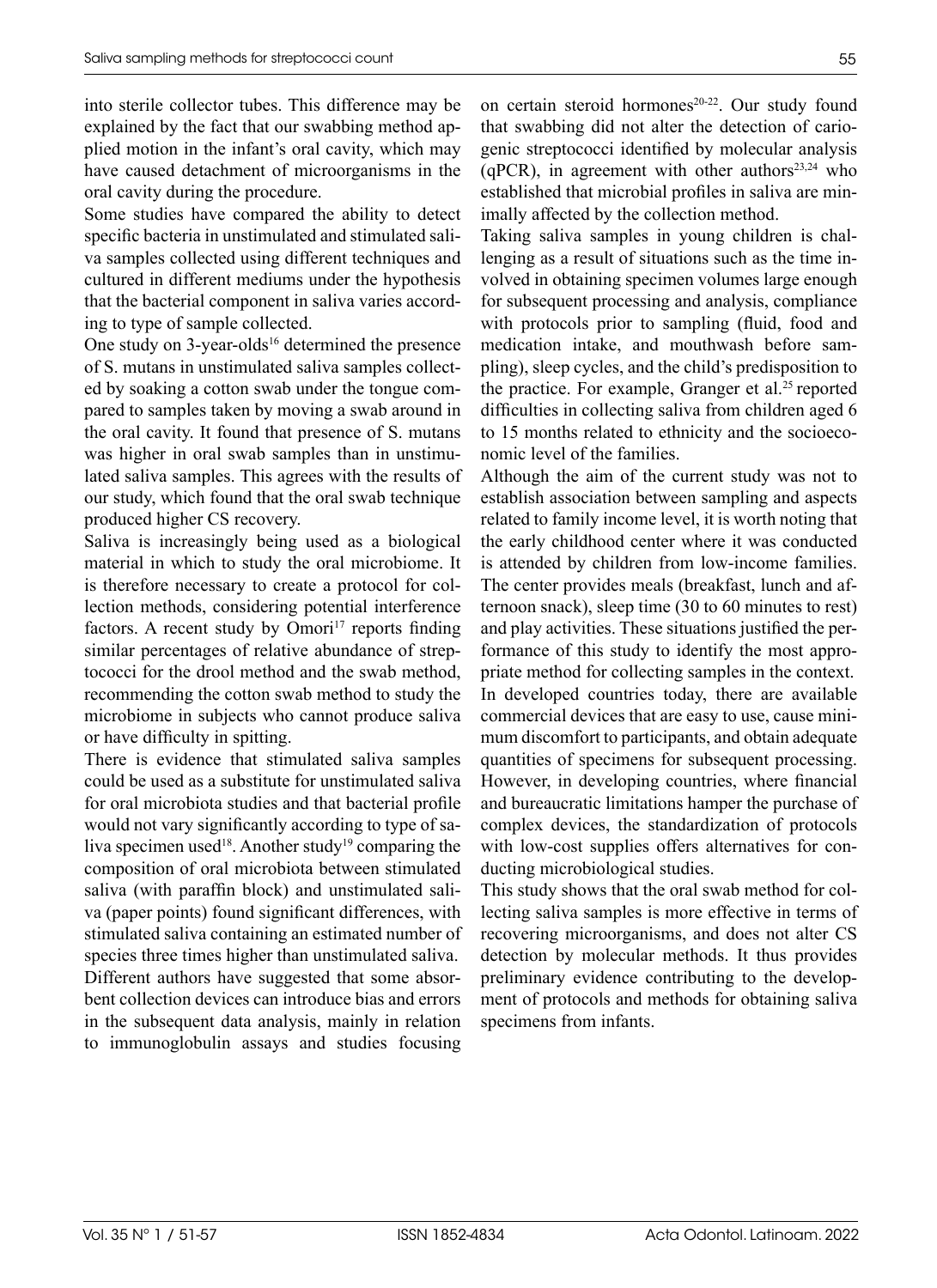### **ACKNOWLEDGMENTS**

The authors thank authorities and teachers at "El Alfarero" early childhood center in Buenos Aires City for their participation, and the families of participating infants.

#### **DECLARATION OF CONFLICTING INTERESTS**

The authors declare no potential conflicts of interest regarding the research, authorship, and/or publication of this article

### **REFERENCES**

- 1. Malamud D. Saliva as a diagnostic fluid. Dent Clin North Am 2011;55(1):159-178. [https://doi.org/10.1016/j.](https://doi.org/10.1016/j.cden.2010.08.004) [cden.2010.08.004](https://doi.org/10.1016/j.cden.2010.08.004)
- 2. Yoshizawa JM, Schafer CA, Schafer JJ, Farrell JJ, Paster BJ, Wong DT. Salivary biomarkers: toward future clinical and diagnostic utilities. Clin Microbiol Rev 2013;26(4):781- 791. [https://doi.org/10.1128/CMR.00021-13](https://doi.org/10.1016/S0003-9969(00)00095-9)
- 3. Singla D, Sharma A, Sachdev V, Chopra R. Distribution of Streptococcus mutans and Streptococcus sobrinus in Dental Plaque of Indian Pre-School Children Using PCR and SB-20M Agar Medium. J Clin Diagn Res 2016;10(11):ZC60- ZC63.<https://doi.org/10.7860/JCDR/2016/19256.8909>
- 4. Sánchez-Pérez L, Acosta-Gío AE. Caries risk assessment from dental plaque and salivary Streptococcus mutans counts on two culture media. Arch Oral Biol 2001;46(1):49- 55. [https://doi.org/10.1016/S0003-9969\(00\)00095-9](https://doi.org/10.1016/S0003-9969(00)00095-9)
- 5. Gliosca LA, Stoppani N, Lamas NS, et al. Validation of an adherence assay to detect group mutans streptococci in saliva samples. Validación del Test de adherencia para el recuento de estreptococcos del grupo mutans en muestras de saliva. Acta Odontol Latinoam 2019;32(2):97-102. PMID: 31664300
- 6. Salazar LA, Vásquez C, Almuna A, Oporto G et al. Molecular Detection of Cariogenic Streptococci in Saliva. Int J Morphol [online] 2008;26(4):951-958. [https://doi.](https://doi.org/10.1016/S0003-9969(00)00095-9) [org/10.4067/S0717-95022008000400027](https://doi.org/10.1016/S0003-9969(00)00095-9)
- 7. Pfaffe T, Cooper-White J, Beyerlein P, Kostner K et al. Diagnostic potential of saliva: current state and future applications. Clin Chem 2011;57(5):675-687. [https://doi.](https://doi.org/10.1016/S0003-9969(00)00095-9) [org/10.1373/clinchem.2010.153767](https://doi.org/10.1016/S0003-9969(00)00095-9)
- 8. Chiappin S, Antonelli G, Gatti R, De Palo EF. Saliva specimen: a new laboratory tool for diagnostic and basic investigation. Clin Chim Acta 2007;383(1-2):30-40. [https://doi.](https://doi.org/10.1016/j.cca.2007.04.011) [org/10.1016/j.cca.2007.04.011](https://doi.org/10.1016/j.cca.2007.04.011)
- 9. Bellagambi FG, Lomonaco T, Salvo P, Vivaldi F et al. Saliva sampling: Methods and devices. An overview. TrAC Trends Anal Chem 2020;124:115781. [https://doi.org/10.1016/j.](https://doi.org/10.1016/j.trac.2019.115781) [trac.2019.115781](https://doi.org/10.1016/j.trac.2019.115781)
- 10. Justino AB, Teixeira RR, Peixoto LG, Jaramillo OLB et al. Effect of saliva collection methods and oral hygiene on salivary biomarkers. Scand J Clin Lab Invest 2017;77(6):415- 422.

<https://doi.org/10.1080/00365513.2017.1334261>

- 11. Wang LH, Lin CQ, Yang L, Li RL et al. Effect of 3 saliva collection methods on salivary secretion. Shanghai Kou Qiang Yi Xue 2015;24(5):563-568. PMID: 26598189
- 12. Yoshida A, Suzuki N, Nakano Y, Kawada M et al. De-

### **FUNDING**

This study was supported by grant UBACYT 20620170100011BA, from Buenos Aires University.

### **CORRESPONDENCE**

Od. Celina Cornejo Cátedra de Microbiología, Facultad de Odontología, UBA M T de Alvear 2142 2 piso B. CP1122, CABA Argentina celina.cornejo@odontologia.uba.ar

velopment of a 5' nuclease-based real-time PCR assay for quantitative detection of cariogenic dental pathogens Streptococcus mutans and Streptococcus sobrinus. J Clin Microbiol 2003;41(9):4438-4441. [https://doi.org/10.1128/](https://doi.org/10.1128/JCM.41.9.4438-4441.2003) [JCM.41.9.4438-4441.2003](https://doi.org/10.1128/JCM.41.9.4438-4441.2003)

- 13. Motisuki C, Lima LM, Spolidorio DM, Santos-Pinto L. Influence of sample type and collection method on Streptococcus mutans and Lactobacillus spp. counts in the oral cavity. Arch Oral Biol 2005;50(3):341-345. [https://doi.](https://doi.org/10.1016/j.archoralbio.2004.08.007) [org/10.1016/j.archoralbio.2004.08.007](https://doi.org/10.1016/j.archoralbio.2004.08.007)
- 14. Damle SG, Yadav R, Garg S, Dhindsa A et al. Transmission of mutans streptococci in mother-child pairs. Indian J Med Res 2016;144(2):264-270. [https://doi.org/10.4103/0971-](https://doi.org/10.4103/0971-5916.195042) [5916.195042](https://doi.org/10.4103/0971-5916.195042)
- 15.Zeng Y, Youssef M, Wang L, Alkhars N et al. Identification of Non- Streptococcus mutans Bacteria from Predente Infant Saliva Grown on Mitis-Salivarius-Bacitracin Agar. J Clin Pediatr Dent 2020;44(1):28-34. [https://doi.](https://doi.org/10.17796/1053-4625-44.1.5) [org/10.17796/1053-4625-44.1.5](https://doi.org/10.17796/1053-4625-44.1.5)
- 16. Dasanayake AP, Caufield PW, Cutter GR, Roseman JM et al. Differences in the detection and enumeration of mutans streptococci due to differences in methods. Arch Oral Biol 1995;40(4):345-351. [https://doi.org/10.1016/0003-](https://doi.org/10.1016/0003-9969(94)00164-7) [9969\(94\)00164-7](https://doi.org/10.1016/0003-9969(94)00164-7)
- 17. Omori M, Kato-Kogoe N, Sakaguchi S, Fukui, N et al. Comparative evaluation of microbial profiles of oral samples obtained at different collection time points and using different methods. Clin Oral Investig 2021;25(5):2779- 2789. <https://doi.org/10.1007/s00784-020-03592-y>
- 18. Belstrøm D, Holmstrup P, Bardow A, Kokaras A et al. Comparative analysis of bacterial profiles in unstimulated and stimulated saliva samples. J Oral Microbiol 2016;16(8):30112.<https://doi.org/10.3402/jom.v8.30112>
- 19. Gomar-Vercher S, Simón-Soro A, Montiel-Company JM, Almerich-Silla JM et al. Stimulated and unstimulated saliva samples have significantly different bacterial profiles. PLoS One 2018;13(6):e0198021. [https://doi.org/10.1371/journal.](https://doi.org/10.1371/journal.pone.0198021) [pone.0198021](https://doi.org/10.1371/journal.pone.0198021)
- 20. Shirtcliff EA, Granger DA, Schwartz E, Curran MJ. Use of salivary biomarkers in biobehavioral research: cotton-based sample collection methods can interfere with salivary immunoassay results. Psychoneuroendocrinology 2001;26(2):165-173. [https://doi.org/10.1016/S0306-](https://doi.org/10.1016/S0306-4530(00)00042-1) [4530\(00\)00042-1](https://doi.org/10.1016/S0306-4530(00)00042-1)
- 21. Kozaki T, Lee S, Nishimura T, Katsuura T et al. Effects of saliva collection using cotton swabs on melatonin enzyme immunoassay. J Circadian Rhythms 2011;9(1):1. [https://](https://doi.org/10.1186/1740-3391-9-1) [doi.org/10.1186/1740-3391-9-1](https://doi.org/10.1186/1740-3391-9-1)